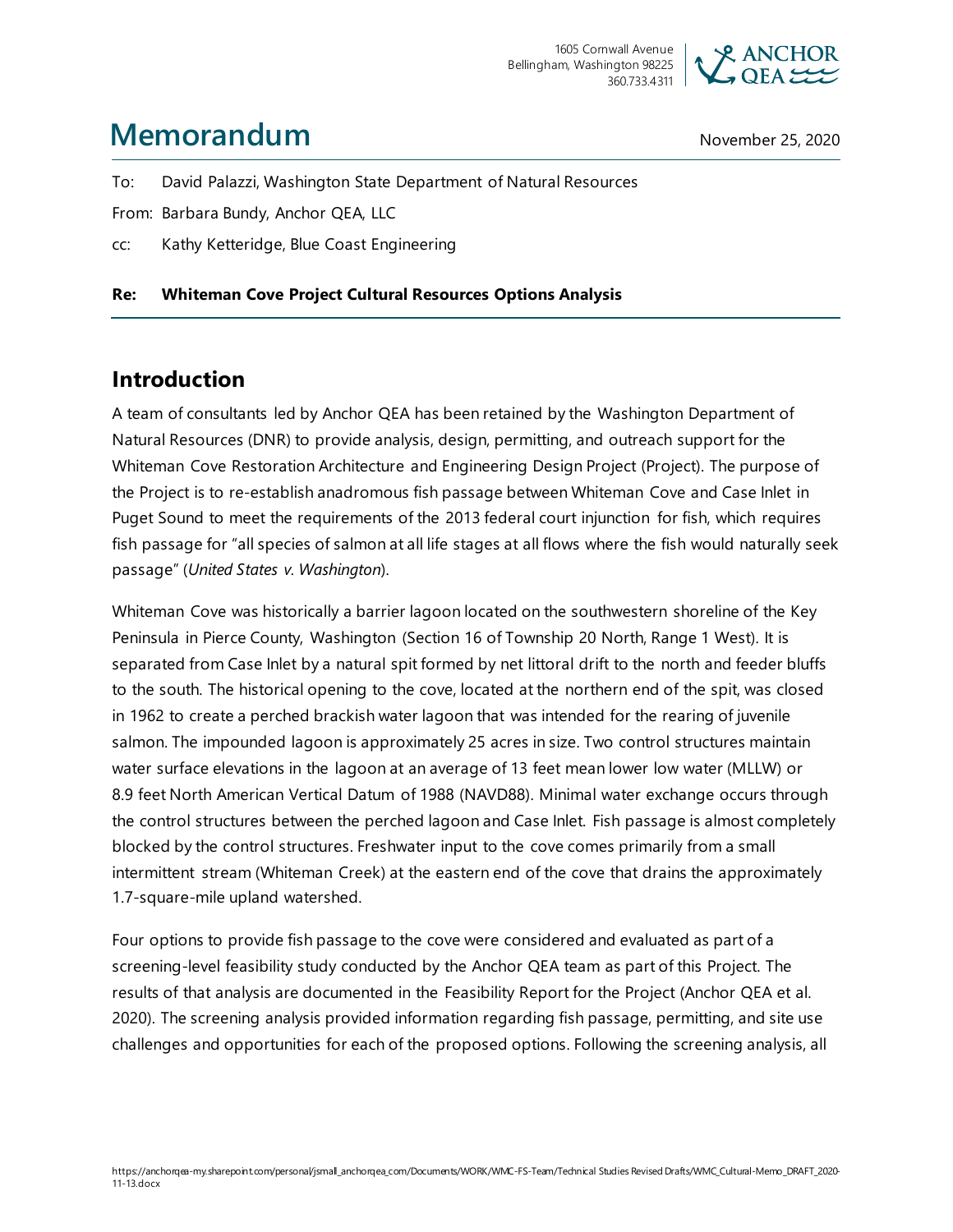four options were moved forward into the feasibility study. This memorandum explains the potential cultural resources impacts of each option, which are described briefly below:

- Option 1: A new gated control structure at the current location of the DNR control structure
- Option 2: A new weir control structure at the historical opening to the north
- Option 3: An open channel at the historical opening of the cove with a bridge crossing
- Option 4: An open channel at the historical opening of the cove with road removal and rerouted access from the south

#### **Regulatory Context**

Depending on its specific elements, the selected option could require environmental reviews under the State Environmental Policy Act (SEPA), the National Environmental Policy Act (NEPA), and Section 106 of the National Historic Preservation Act. If Washington State capital funds are used for the Project and Section 106 does not apply, compliance with Governor's Executive Order 05-05 would be required.

Section 106, which would apply if the Project receives federal support, requires federal agencies to consider the effects of their undertakings on historic properties. Historic properties are defined in 36 Code of Federal Regulations (CFR) 800 as prehistoric or historic sites, structures, districts, or objects that are eligible for listing in the National Register of Historic Places (NRHP). Some historic properties may also be Traditional Cultural Properties or Cultural Landscapes if they meet the applicable guidelines. To be NRHP-eligible, a historic property must be older than 50 years, have historic significance, and have sufficient integrity to convey that significance.

SEPA and NEPA require consideration of cultural resources, which is generally understood to mean NRHP-eligible historic properties.

## **Options**

#### *Option 1*

This option would construct a single or series of large culverts between Whiteman Cove and Case Inlet that are regulated by a hydraulic gate. The structure(s) would be built in the same location as the existing DNR control structure and would be similar to the existing structure in design. The gate would open to allow tidal exchange at higher tidal elevations, and close at lower tidal elevations to maintain a specific water surface elevation in the lagoon. This structure would also be able to close automatically or manually at extreme higher water levels to prevent flooding of infrastructure in the lagoon (if any is found to occur). No bridge structure is required for this option because the tide gate control structure can be designed to support vehicular access.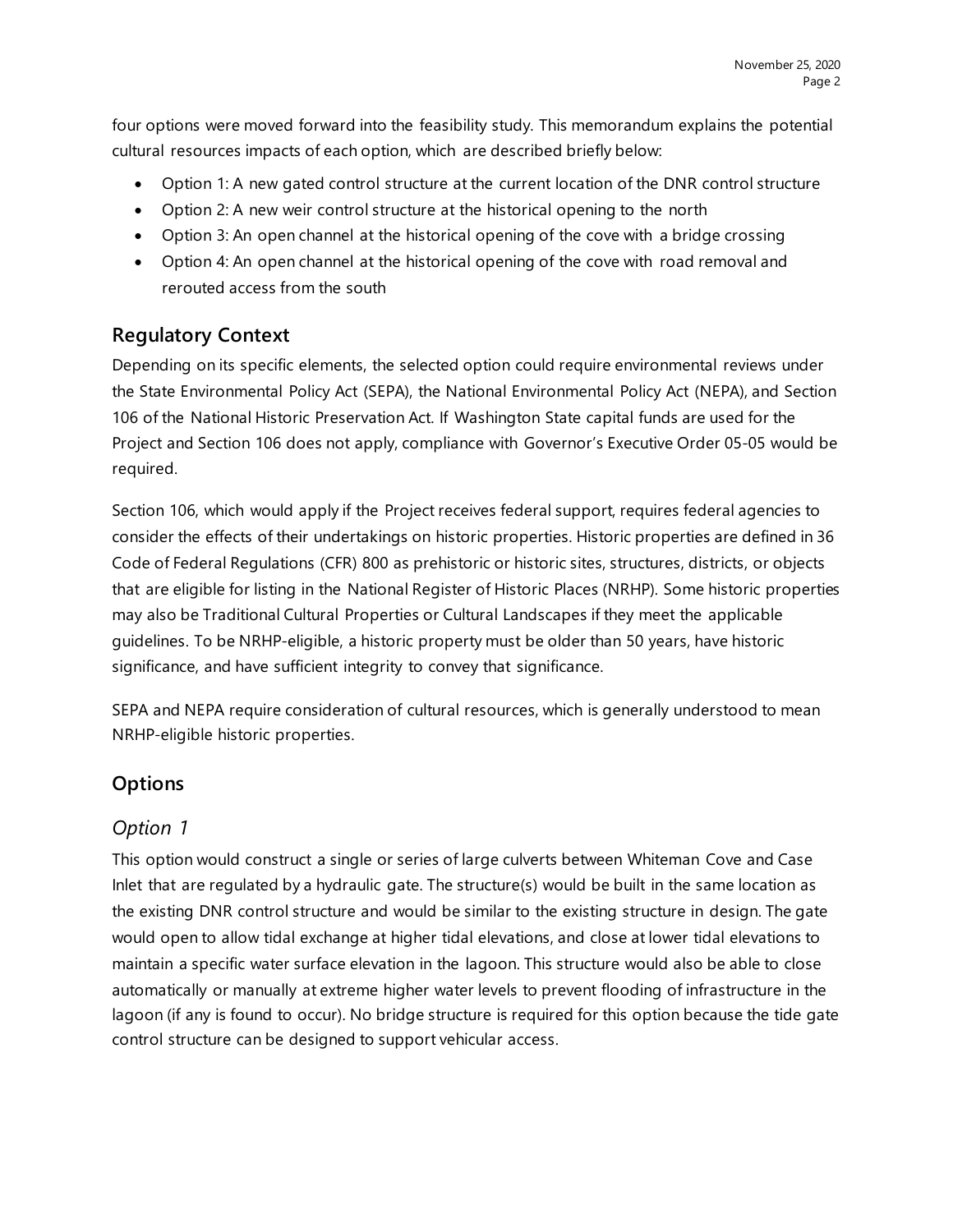## *Option 2*

This option would construct a 40-foot opening in the berm with a non-erodible bottom (e.g., armor rock or concrete sill) at the approximate location of the historical opening to the north. The nonerodible bottom of the opening would act as a weir that would maintain the water level at a set elevation in the lagoon and provide grade control for the outlet channel. The opening would allow some passage of sand and gravels through the opening depending on tidal elevations and flows and nearshore sediment supply. A single-span 40-foot bridge would be constructed over the opening to maintain vehicle access to Camp Colman along the existing roadway.

## *Option 3*

This option would construct a broad, open channel connection between Whiteman Cove and Case Inlet with a natural (sand and gravel) bottom. The channel would be designed at the elevation of the historical channel at the north end of the spit, thought to be about 7 feet MLLW. The elevation of the bottom of the channel would be allowed to fluctuate but is expected to remain stable within a range of a several feet over the long term. Water levels in the lagoon would be synchronized with Case Inlet, except when tides are below the elevation of the bottom of the channel. When tides are below the bottom elevation of the channel (about 7 feet MLLW), most of the lagoon would be dry. This option would require construction of a bridge over the open channel to maintain vehicle access to Camp Colman along the existing roadway. The width of the channel would be limited by the bridge span, which is expected to be between 40 and 80 feet. This would be smaller than the width of the historical opening, which was between 100 and 120 feet wide. Control structures would be decommissioned in place.

Ground disturbance for this option is expected include excavation of the channel, and installation of bridge foundations. There may also be disturbance associated with construction access and staging.

## *Option 4*

This option would construct a broad, open channel connection between Whiteman Cove and Case Inlet with a natural (sand and gravel) bottom. The channel would be designed at the elevation and width of the historical channel, thought to be about 100 to 120 feet wide at 7 feet MLLW. The elevation of the bottom of the channel would be allowed to fluctuate but is expected to remain stable within a range of a few feet over the long term. Water levels in the lagoon would be synchronized with Case Inlet, except when tides are below the elevation of the bottom of the channel. When tides are below the bottom elevation of the channel (about 7 feet MLLW), most of the lagoon would be dry. The location and width of the channel would also be allowed to fluctuate over time but is not expected to migrate or expand significantly beyond its historical location. No bridge would be constructed over the opening and the access to YMCA Camp Colman from the north along the coastal spit would be removed. Control structures would be decommissioned in place.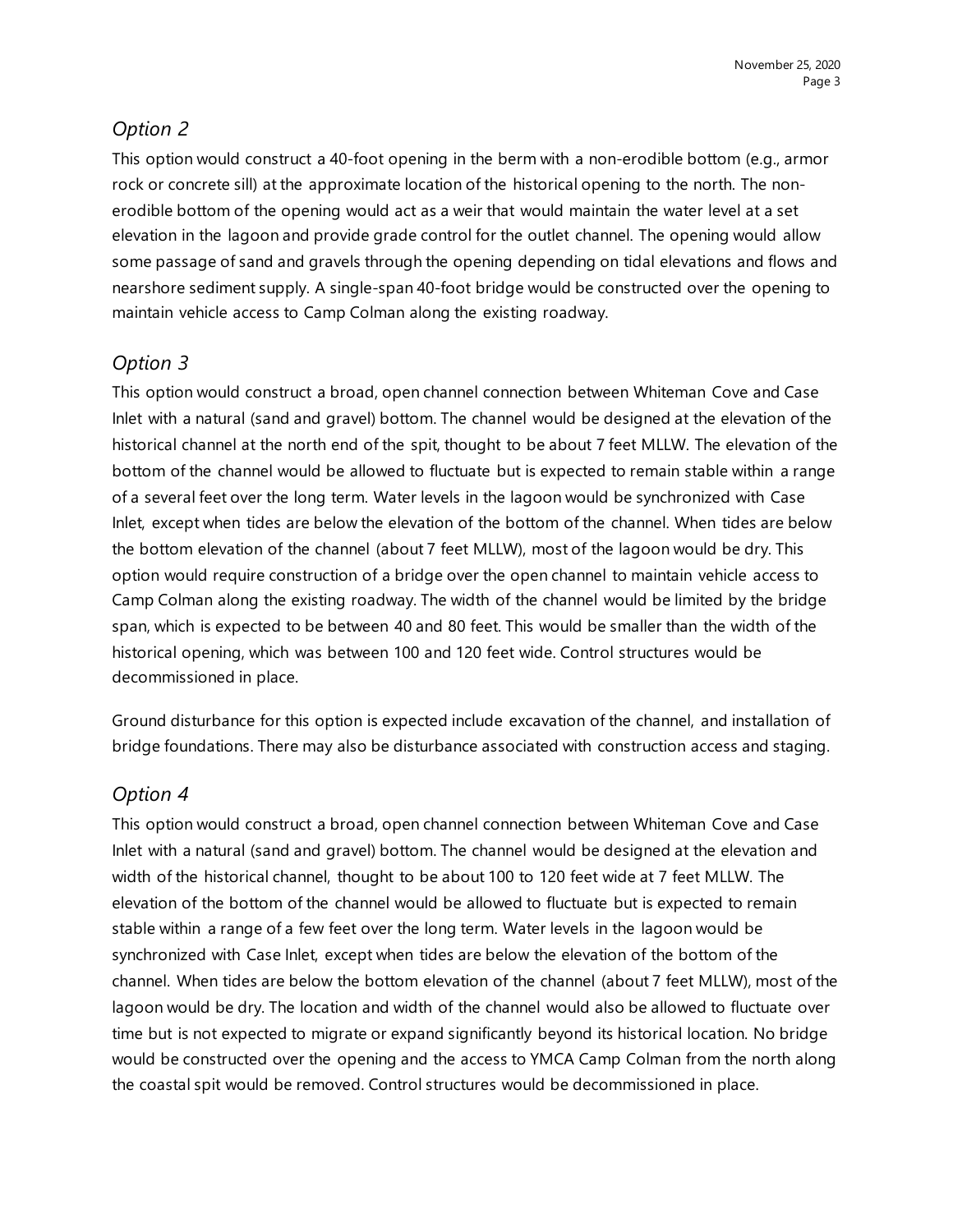This option would therefore require construction of a new roadway meeting Pierce County standards through an existing but undeveloped Pierce County right-of-way from the current west terminus of Rouse Road Southwest north to Camp Colman.

Ground disturbance for this option is expected to include excavation of the channel, as well as disturbance associated with road construction (clearing and grubbing, grading, utilities installation, and installation of signs and other appurtenances).

## **Environmental and Cultural Context**

The Project area is in the Puget Trough physiographic province, a valley system that extends from Puget Sound south through the Willamette Valley, and which separates the Olympic Mountains from the Western Cascades (Franklin and Dyrness 1973:16). The ridge-and-trough system was formed as glaciers retreated after the last glacial maximum about 14,000 years ago (Booth et al. 2005; Porter and Swanson 1998). The maximum extent of the Puget Lobe of the Cordilleran Ice Sheet was just north of Centralia, about 35 miles south of the Project area.

Post-glacial sea levels in Puget Sound are complex because they are "the integrated result of eustasy, isostasy, and tectonism" (Booth et al. 2005:30). However, the southern Puget Sound in general experienced mostly eustatic changes, which caused relative sea level rise. The history of sea level rise and tectonic activity means that previous shorelines in the area could be submerged and archaeological materials could be preserved.

At the time of Euroamerican contact, the Project area was a spit between Puget Sound and Whiteman Cove, with an opening at the north end of the spit (Figure 1). The lagoon area would have been an estuarine halocline, supporting a wide variety of fish including Pacific salmon species, forage fish, and shellfish. Nearby uplands would have hosted a variety of terrestrial mammals, birds, and freshwater fish.

The earliest recorded archaeological sites in the Puget Sound area date to the late Pleistocene (Ames and Maschner 1999). These sites are typically sparse stone tool assemblages found in upland areas. By the mid-Holocene, larger populations began to organize in complex ways to exploit a wide range of terrestrial and littoral resources including salmon and shellfish; land mammals; and plant resources such as berries, roots, and bulbs. Cultures around Puget Sound and northward show "an unequivocal adaptation to coastal resources," though classic Northwest coast developments such as sizeable longhouses and large-scale storage are still absent (Matson and Coupland 1995:97).

Over time, populations grew and began to reside in large semi-sedentary cedar plank house villages located at river mouths and confluences and on protected shorelines. The artifact tool kits became increasingly complex and specialized, allowing for large takes of resources, which were processed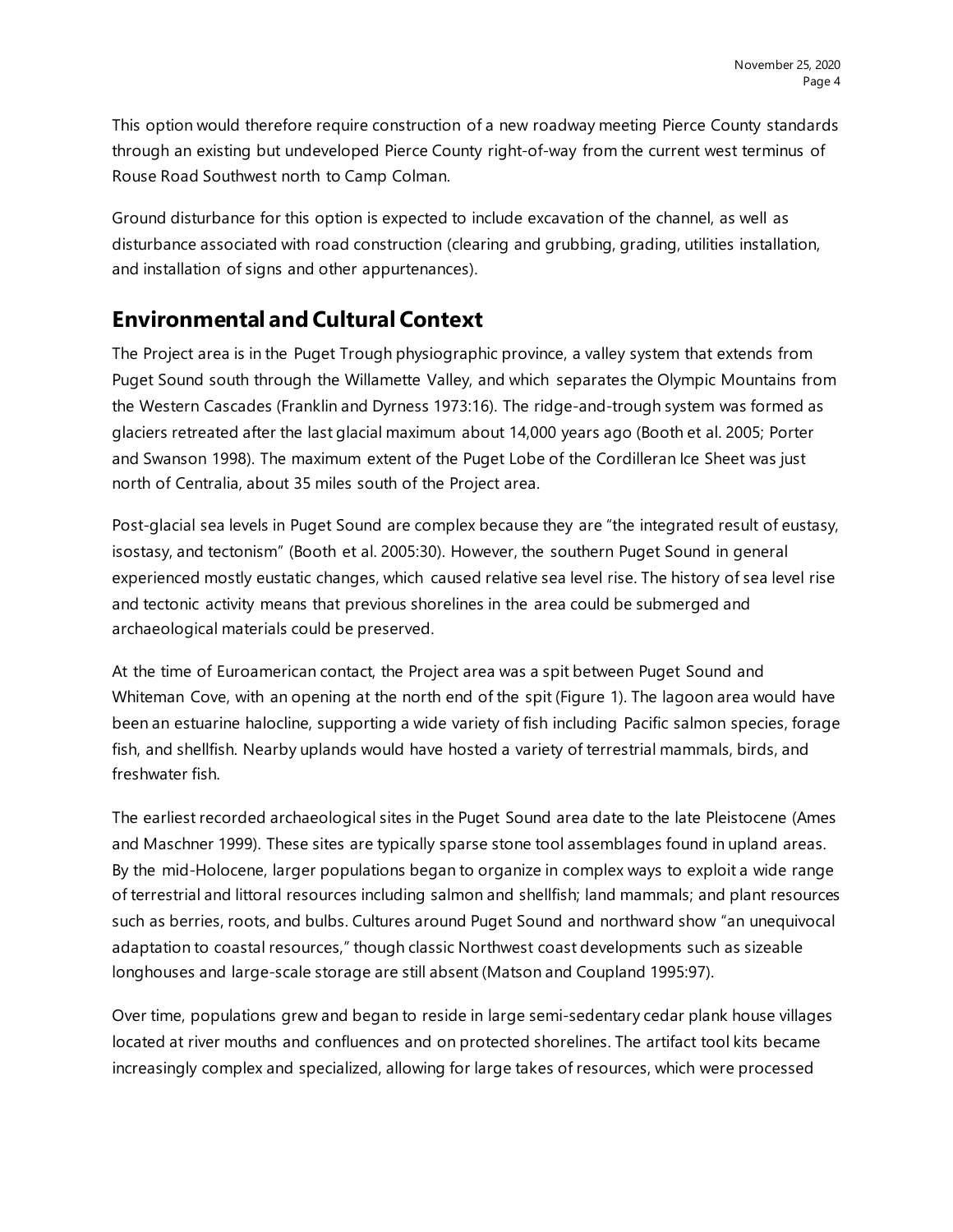and stored for year-long consumption (Ames and Maschner 1999). These late-Holocene cultures correlate with ethnographically described Southern Coast Salish peoples.



The Project area is in the traditional territory of the Sahewamish, a Southern Coast Salish group who spoke the Southern Lushootseed language and whose descendants are now members of the Squaxin Island Tribe, Nisqually Tribe, and Skokomish Tribe (Smith 1940; Henderson et al. 2002; Carpenter et al. 2008). Historically, Southern Coast Salish villages were occupied part of the year, largely in winter, and residents made seasonal journeys to camps near resource-gathering areas. Coastal villages relied on fish (Suttles and Lane 1990), which they caught with various weirs and traps, as well as shellfish and sea mammals (Smith 1940; Ruby and Brown 1986). These foods sources were supplemented by various berries, roots, and bulbs (Suttles and Lane 1990; Ruby and Brown 1986:166).

Southern Coast Salish place names have been recorded in the vicinity of the Project area. In the early 20th century, the ethnographer T.T. Waterman recorded two place names in the area: *Tuxwo'lah* for Taylor Bay, about 2.8 miles south of the Project area, and *Tsxwa'dai3* for Herron Island ("where the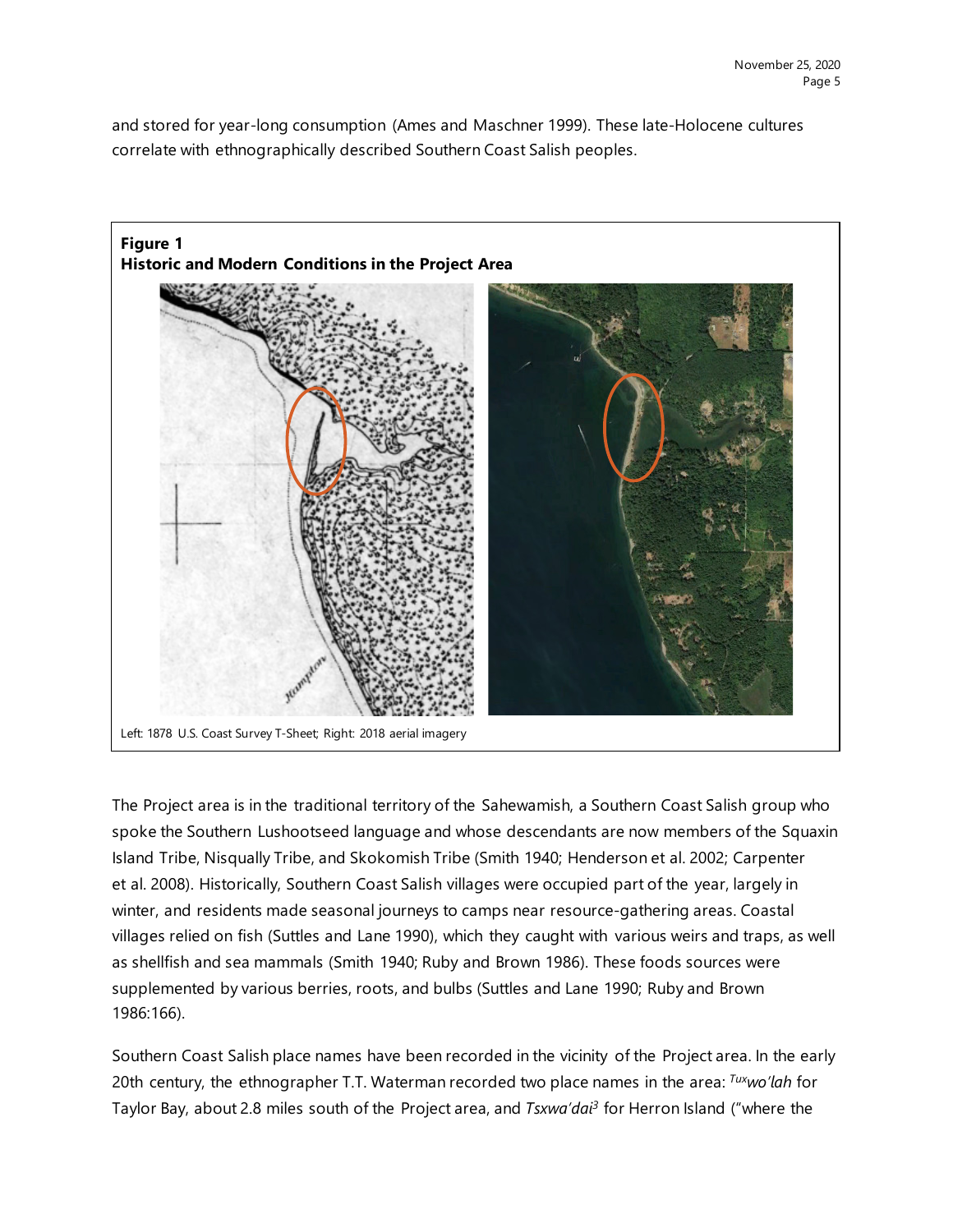tide goes far out"), about 2.7 miles north-northwest of the Project area (Hilbert et al. 2001:266). The nearest village site that Waterman recorded is at the upper end of Case Inlet, about 13 miles north of the Project area.

As Euroamerican presence in the area grew in the mid-1800s, tribes were pressured to sign treaties. The Treaty of Medicine Creek, which assigned the Squaxin Island and Nisqually people (among others) to their respective reservations, was signed in 1854 and renegotiated several times until 1873 (Ruby and Brown 1986).

The first Euroamerican exploration of the Puget Sound region was Captain George Vancouver's 1792 expedition. Hudson's Bay Company established Fort Nisqually in 1833. South Puget Sound was not mapped in detail until the Wilkes expedition in 1841 (Morgan 1979; Wilma 2003). Shortly thereafter, settlers began to trickle into the area, encouraged by the Donation Land Act of 1850 (Kirk and Alexander 1990). The Project area appears to have been in state ownership since Washington statehood in 1889.

In 1966, the Colman family acquired 40 acres of property on the south side of the lagoon, and established Camp Colman, which is still in use (YMCA 2020). The road on the spit, and presumably the associated control structures, was in place by 1969, based on topographic maps.

#### **Previous Research**

There have been no archaeological surveys in the Project area; however, there have been two surveys nearby, and one of those recorded an archaeological site. A survey at Camp Colman in 2009 located no archaeological resources (Ferris et al. 2009). A 1948 survey located site 45PI37, a shell midden on a low bluff near the base of the spit that forms Whiteman Cove. However, the site area was part of a landslide during the 2001 Nisqually earthquake, and no evidence of the site remained post-quake (Avey 2001).

Currently, it is unknown whether there are archaeological materials present in native sediments, where they remain under fill along the spit.

#### **Comparison of Options**

The potential for each option to adversely affect NRHP-eligible historic properties depends on whether ground disturbance could encounter archaeological materials, and whether historic structures would be modified or demolished. Options 2, 3, and 4 include ground disturbance in the area of the historic channel. The area would not have been upland in the late Holocene to historic period, but it is possible that evidence of resource gathering (such as fish weirs or traps) remains. It is also possible that submerged shorelines from the late Pleistocene through mid-Holocene are present. It is less likely that excavation for the channel would encounter these because it would restore the channel to near its previous depth. To the extent that there may be archaeological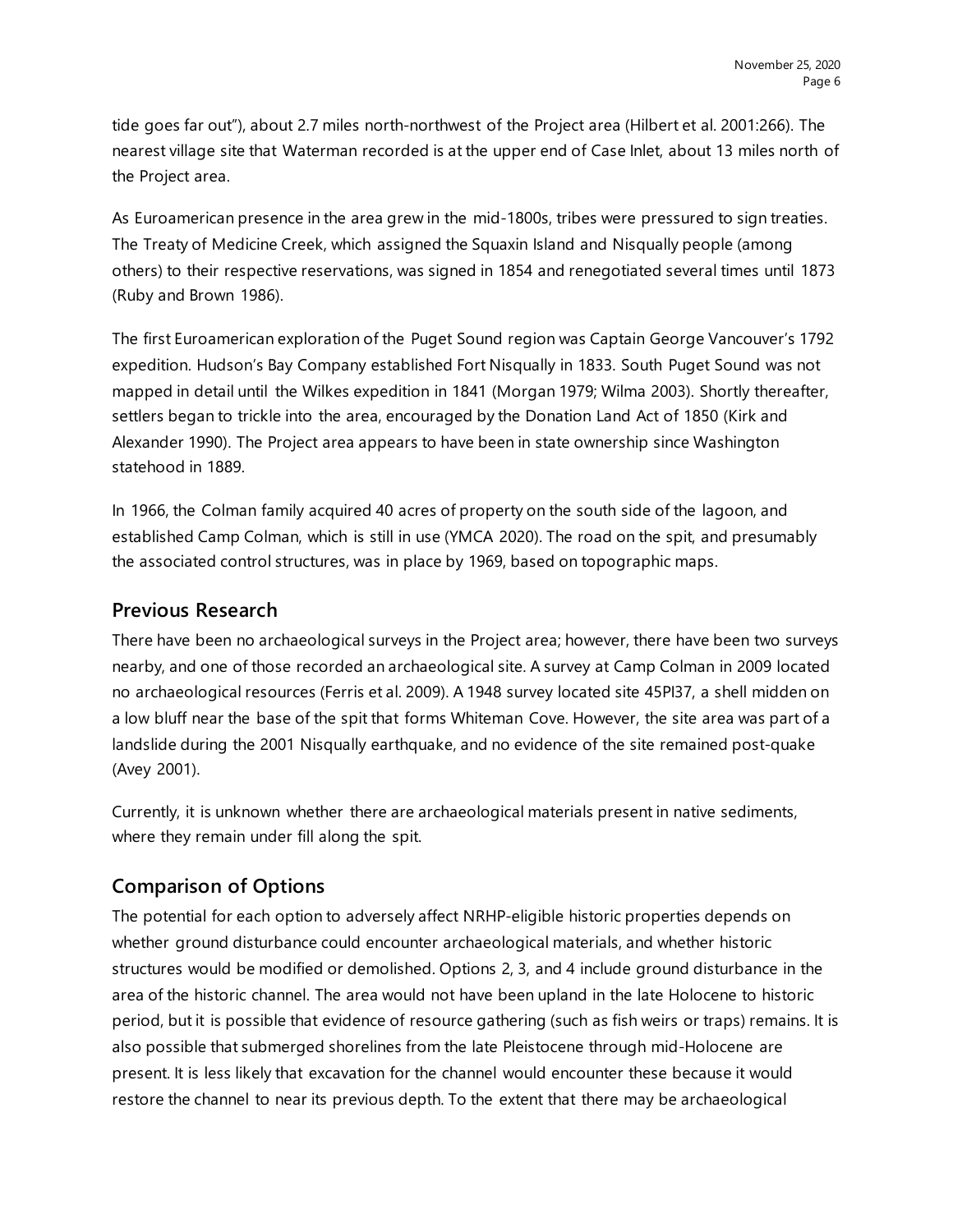resources in the channel area, Option 4 is more likely to encounter them because it includes a wider channel and therefore more ground disturbance.

All three options have the potential to encounter archaeological materials in upland areas during ground disturbance for construction access and staging.

Options 2, 3, and 4 also include decommissioning of one existing DNR control structure, which is older than 50 years. Option 1 includes removal of the structure. It has not been evaluated for NRHPeligibility. The structure is not currently functioning or being maintained, so there would be no change to existing conditions under Options 2, 3, and 4.

Option 3 includes construction of a bridge. The bridge foundations would require deep ground disturbance, which could impact buried paleoshorelines. The horizontal extent of ground disturbance would presumably be limited to the width of pilings. Depending on how pilings are installed, it may not be possible to test the area beforehand or observe any sediments during construction.

Option 4 includes construction of a new road. Precontact archaeological materials are known to be present in upland areas around the lagoon, so road construction could encounter previously unrecorded sites.

The primary differences between the four options are as follows:

- Option 1 includes removal of the existing DNR control structure, which could be NRHPeligible.
- Option 3 has more potential to encounter upland resources during road construction.
- Option 4 has more potential to encounter buried paleoshorelines or late Holocene resource gathering-features during channel creation and bridge construction.

The options have equal potential to affect any archaeological resources present in access and staging areas.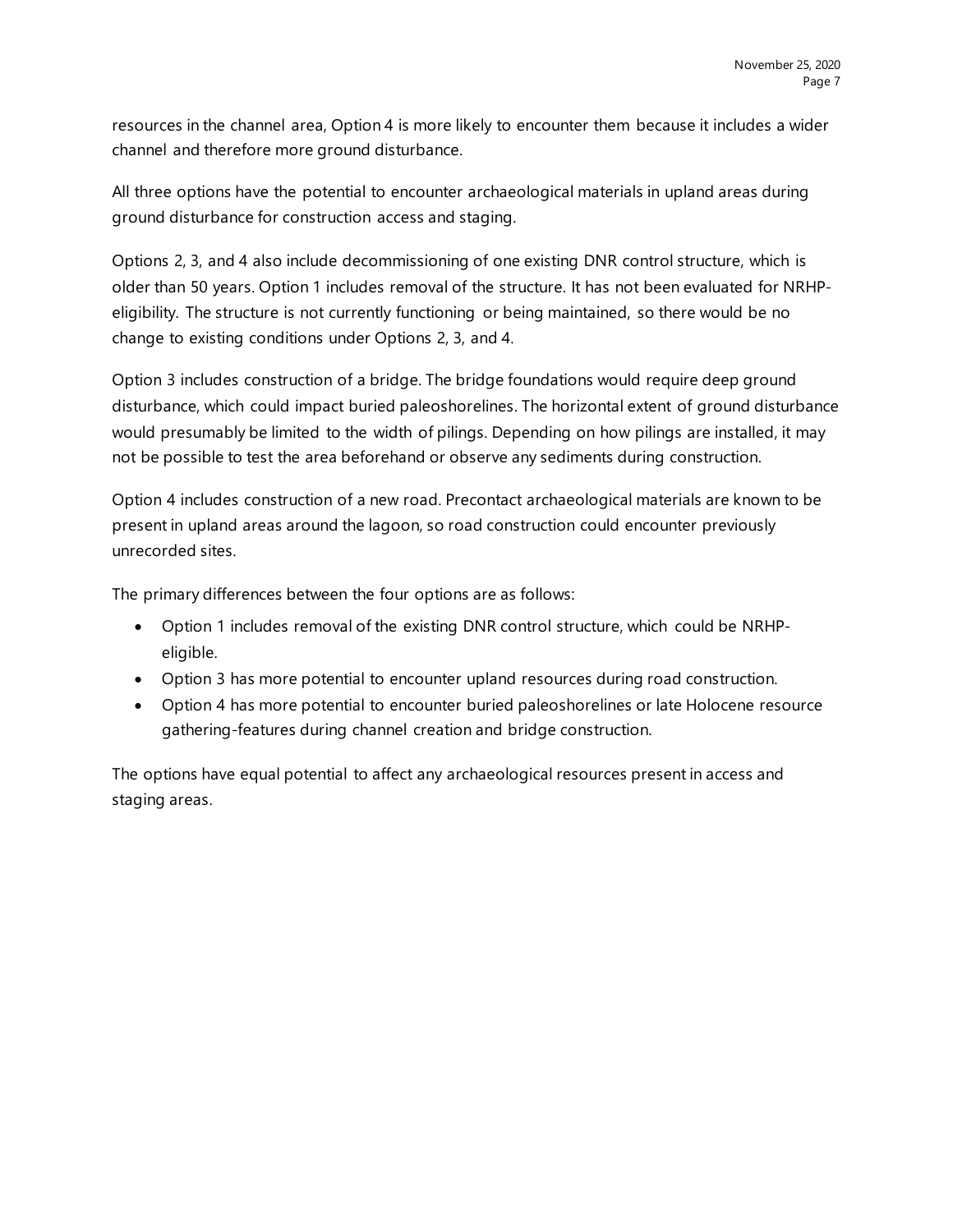## **References**

- Ames, Kenneth M., and Herbert D.G. Maschner, 1999. *Peoples of the Northwest Coast: Their Archaeology and Prehistory*. London: Thames and Hudson Ltd.
- Anchor QEA, Blue Coast Engineering, and KPFF Consulting Engineers, 2020 (in progress). *Whiteman Cove Feasibility Report*. Prepared for the Washington State Department of Natural Resources.
- Avey, M., 2001. *Archaeological Site Form, 45PI37*. Document on file at the Department of Archaeology and Historic Preservation, Olympia, Washington.
- Booth, D.B., K.G. Troost, J.J. Clague, and R.B. Waitt, 2005. "The Cordilleran Ice Sheet." *Developments in Quaternary Science* 1:17-43.
- Carpenter, C.S., M.V. Pascualy, and T. Hunter, 2008. *Images of America: Nisqually Indian Tribe*. Charleston, South Carolina: Arcadia Publishing.
- Ferris, J.M., L.F. Zuccotti, and K. Demuth, 2009. *Cultural Resources Technical Report: Archaeological Survey of Camp Colman, Pierce County, Washington*. Report on file at the Department of Archaeology and Historic Preservation, Olympia, Washington.
- Franklin, J.F., and C.T. Dyrness, 1973. *Natural Vegetation of Oregon and Washington*. USDA Forest Service Technical Report PNW-8. Portland, Oregon.
- Henderson, T., A. VanderWal, and the Squaxin Island Heritage and Culture Committee, 2002. "Squaxin Island." *Native Peoples of the Olympic Peninsula.* Editor, J. Wray. Norman: University of Oklahoma Press. pp. 83–98.
- Hilbert, V., J. Miller, and Z. Zahir, 2001. *Puget Sound Geography*. Original Manuscript from T.T. Waterman, Edited with Additional Material from Vi Hilbert, Jay Miller, and Zalmai Zahir. Seattle: Lushootseed Press.
- Kirk, R., and C. Alexander, 1990. *Exploring Washington's Past*. Seattle: University of Washington Press.
- Matson, R.G., and G. Coupland, 1995. *The Prehistory of the Northwest Coast*. London: Academic Press.
- Morgan, M., 1979. *Puget's Sound: A Narrative of Early Tacoma and the Southern Soun*d. Seattle: University of Washington Press.
- Porter, S.C., and T.W. Swanson, 1998. "Radiocarbon Age Constraints on Rates of Advance and Retreat of the Puget Lobe of the Cordilleran Ice Sheet during the Last Glaciation." *Quaternary Research* 50(3):205–213.